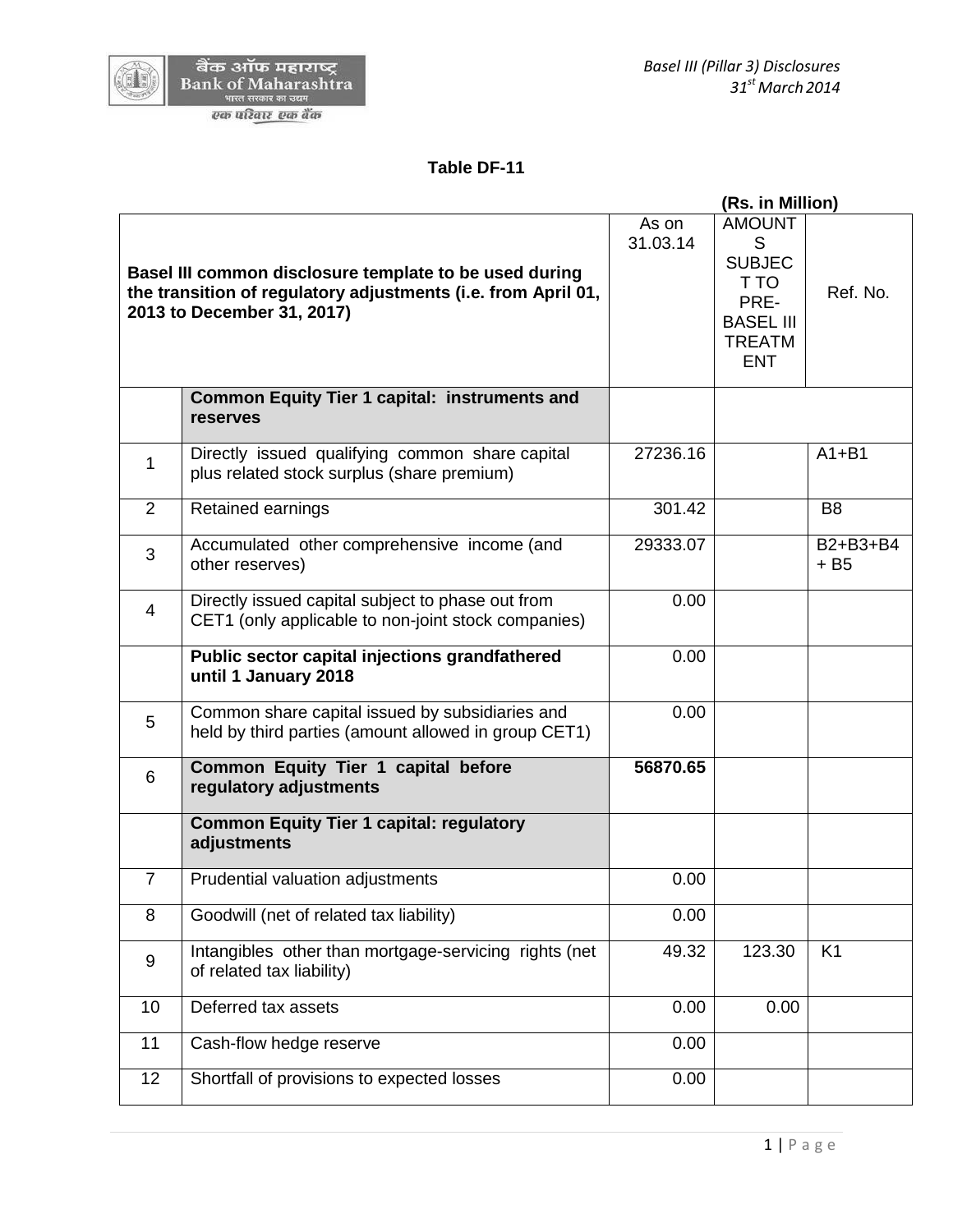|                     | बैक ऑफ महाराष्ट्र          |
|---------------------|----------------------------|
|                     | <b>Bank of Maharashtra</b> |
| भारत सरकार का उद्यम |                            |

एक परि<u>वार एक बैंक</u>

|    | Basel III common disclosure template to be used during<br>the transition of regulatory adjustments (i.e. from April 01,<br>2013 to December 31, 2017)                                                                                                                              | As on<br>31.03.14 | <b>AMOUNT</b><br>S<br><b>SUBJEC</b><br>T TO<br>PRE-<br><b>BASEL III</b><br><b>TREATM</b><br><b>ENT</b> | Ref. No. |
|----|------------------------------------------------------------------------------------------------------------------------------------------------------------------------------------------------------------------------------------------------------------------------------------|-------------------|--------------------------------------------------------------------------------------------------------|----------|
| 13 | Securitisation gain on sale                                                                                                                                                                                                                                                        | 0.00              |                                                                                                        |          |
| 14 | Gains and losses due to changes in own credit risk on<br>fair valued liabilities                                                                                                                                                                                                   | 0.00              |                                                                                                        |          |
| 15 | Defined-benefit pension fund net assets                                                                                                                                                                                                                                            | 0.00              |                                                                                                        |          |
| 16 | Investments in own shares (if not already netted off<br>paid-up capital on reported balance sheet)                                                                                                                                                                                 | 0.00              |                                                                                                        |          |
| 17 | Reciprocal cross-holdings in common equity                                                                                                                                                                                                                                         | 4.47              | 11.19                                                                                                  |          |
| 18 | Investments in the capital of banking, financial and<br>insurance entities that are outside the scope of<br>regulatory consolidation, net of eligible short<br>positions, where the bank does not own more than<br>10% of the issued share capital (amount above 10%<br>threshold) | 0.00              |                                                                                                        |          |
| 19 | Significant investments in the common stock of<br>banking, financial and insurance entities that are<br>outside the scope of regulatory consolidation, net<br>of eligible short positions (amount above 10%<br>threshold)                                                          | 0.00              |                                                                                                        |          |
| 20 | Mortgage servicing rights (amount above 10%<br>threshold)                                                                                                                                                                                                                          | 0.00              |                                                                                                        |          |
| 21 | Deferred tax assets arising from temporary<br>differences (amount above 10% threshold, net of<br>related tax liability)                                                                                                                                                            | 0.00              |                                                                                                        |          |
| 22 | Amount exceeding the 15% threshold                                                                                                                                                                                                                                                 | 0.00              |                                                                                                        |          |
| 23 | of which: significant investments in the<br>common stock of financials entities                                                                                                                                                                                                    | 0.00              |                                                                                                        |          |
| 24 | of which: mortgage servicing rights                                                                                                                                                                                                                                                | 0.00              |                                                                                                        |          |
| 25 | of which: deferred tax assets arising from temporary<br>differences                                                                                                                                                                                                                | 0.00              |                                                                                                        |          |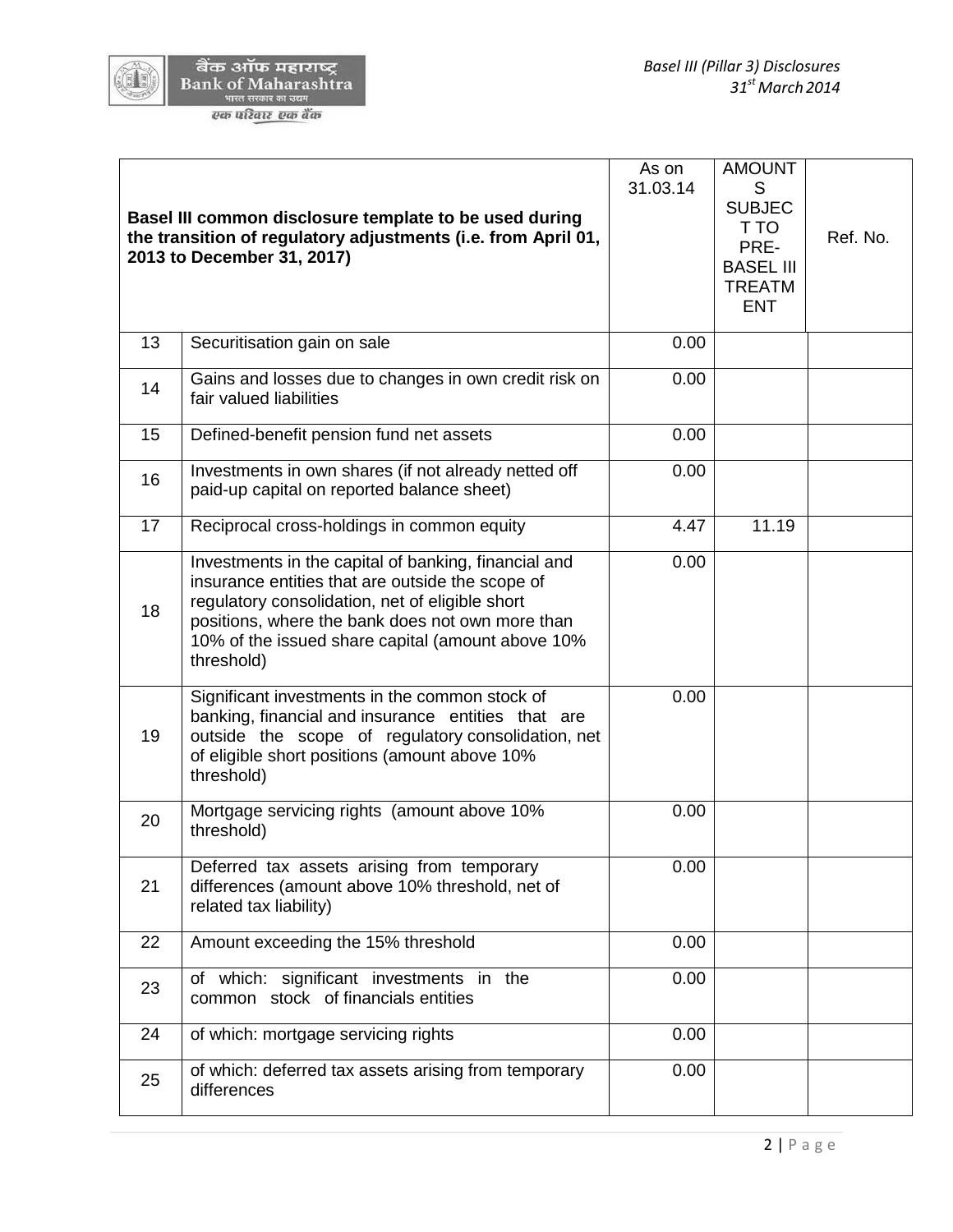|                 | Basel III common disclosure template to be used during<br>the transition of regulatory adjustments (i.e. from April 01,<br>2013 to December 31, 2017)           | As on<br>31.03.14 | <b>AMOUNT</b><br>S<br><b>SUBJEC</b><br>T TO<br>PRE-<br><b>BASEL III</b><br><b>TREATM</b><br><b>ENT</b> | Ref. No.   |
|-----------------|-----------------------------------------------------------------------------------------------------------------------------------------------------------------|-------------------|--------------------------------------------------------------------------------------------------------|------------|
| 26              | National specific regulatory adjustments<br>$(26a+26b+26c+26d)$                                                                                                 | 409.90            | 1024.75                                                                                                |            |
| 26a             | Of which: Investments in the equity capital of<br>unconsolidated non-financial subsidiaries                                                                     | 0.00              |                                                                                                        |            |
| 26 <sub>b</sub> | Of which: Shortfall in the equity capital of majority<br>owned financial entities which have not been<br>consolidated with the bank                             | 0.00              |                                                                                                        |            |
| 26c             | Of which: Unamortised pension funds expenditures                                                                                                                | 409.90            | 1024.75                                                                                                |            |
| 26d             | Of which: Unamortised Depreciation                                                                                                                              | 0.00              | 0.00                                                                                                   |            |
| 27              | Regulatory adjustments applied to Common Equity<br>Tier 1 due to insufficient Additional Tier 1 and Tier 2<br>to cover deductions                               | 0.00              |                                                                                                        |            |
| 28              | <b>Total regulatory adjustments to Common equity</b><br>Tier 1                                                                                                  | 463.70            | 1159.24                                                                                                |            |
| 29              | <b>Common Equity Tier 1 capital (CET1)</b>                                                                                                                      | 56406.95          |                                                                                                        |            |
|                 | <b>Additional Tier 1 capital: instruments</b>                                                                                                                   |                   |                                                                                                        |            |
| 30              | Directly issued qualifying Additional Tier 1 instruments<br>plus related stock surplus (31+32)                                                                  | 0.00              |                                                                                                        |            |
| 31              | of which: classified as equity under applicable<br>accounting standards (Perpetual Non-Cumulative<br>Preference Shares)                                         | 0.00              |                                                                                                        |            |
| 32              | of which: classified as liabilities under applicable<br>accounting standards (Perpetual debt Instruments)                                                       | 0.00              |                                                                                                        |            |
| 33              | Directly issued capital instruments subject to phase<br>out from Additional Tier 1                                                                              | 7064.00           |                                                                                                        | $A2+D4(a)$ |
| 34              | Additional Tier 1 instruments (and CET1 instruments<br>not included in row 5) issued by subsidiaries and held<br>by third parties (amount allowed in group AT1) | 0.00              |                                                                                                        |            |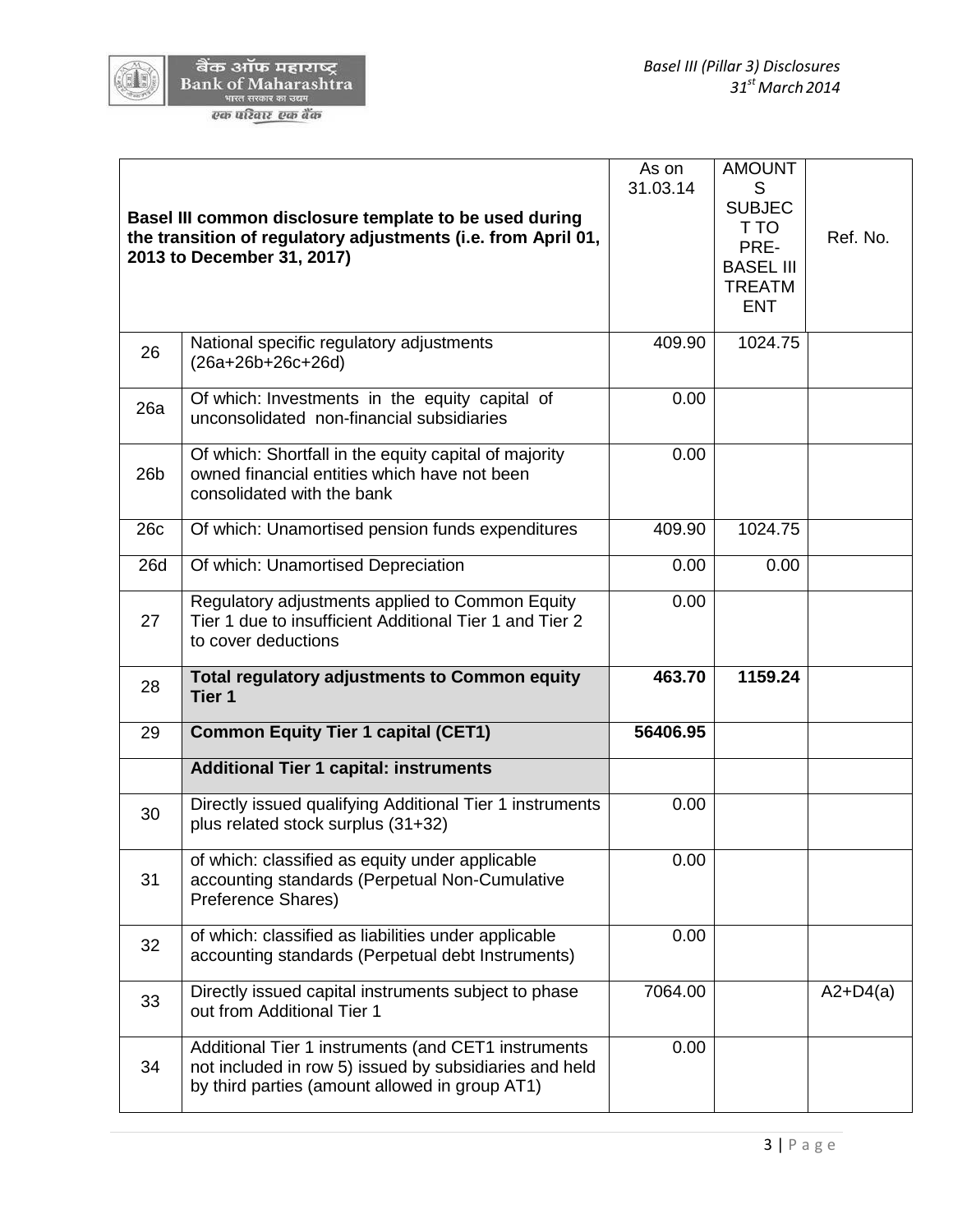|                 | Basel III common disclosure template to be used during<br>the transition of regulatory adjustments (i.e. from April 01,<br>2013 to December 31, 2017)                                       | As on<br>31.03.14 | <b>AMOUNT</b><br>S<br><b>SUBJEC</b><br>T TO<br>PRE-<br><b>BASEL III</b><br><b>TREATM</b><br><b>ENT</b> | Ref. No. |
|-----------------|---------------------------------------------------------------------------------------------------------------------------------------------------------------------------------------------|-------------------|--------------------------------------------------------------------------------------------------------|----------|
| 35              | of which: instruments issued by subsidiaries subject<br>to phase out                                                                                                                        | 0.00              |                                                                                                        |          |
| 36              | <b>Additional Tier 1 capital before regulatory</b><br>adjustments                                                                                                                           | 7064.00           |                                                                                                        |          |
|                 | Additional Tier 1 capital: regulatory adjustments                                                                                                                                           |                   |                                                                                                        |          |
| 37              | Investments in own Additional Tier 1 instruments                                                                                                                                            | 0.00              |                                                                                                        |          |
| 38              | Reciprocal cross-holdings in Additional Tier 1<br>instruments                                                                                                                               | 0.00              |                                                                                                        |          |
| 39              | Investments in the capital of banking, financial<br>and insurance entities that are outside the<br>scope of                                                                                 | 0.00              |                                                                                                        |          |
|                 | regulatory consolidation, net of eligible short<br>positions, where the bank does not own more than<br>10% of the issued common share capital of the<br>entity (amount above 10% threshold) |                   |                                                                                                        |          |
| 40              | Significant investments in the capital of<br>banking, financial and insurance entities that are<br>outside the scope of regulatory consolidation (net of<br>eligible short positions)       | 0.00              |                                                                                                        |          |
| 41              | National specific regulatory adjustments                                                                                                                                                    | 0.00              |                                                                                                        |          |
| 41a             | Investments in the Additional Tier 1 Capital of<br>unconsolidated insurance subsidaries                                                                                                     | 0.00              |                                                                                                        |          |
| 41 <sub>b</sub> | Shortfall in the Additional Tier 1 capital of<br>majority owned financial entities which have not<br>been consolidated with the bank                                                        | 0.00              |                                                                                                        |          |
|                 | REGULATORY ADJUSTMENTS APPLIED TO<br>ADDITIONAL TIER 1 IN RESPECT OF AMOUNTS<br>SUBJECT TO PRE-BASEL III TREATMENT of which:                                                                |                   |                                                                                                        |          |
|                 | <b>Deferred tax Assets</b>                                                                                                                                                                  | 0.00              | 0.00                                                                                                   |          |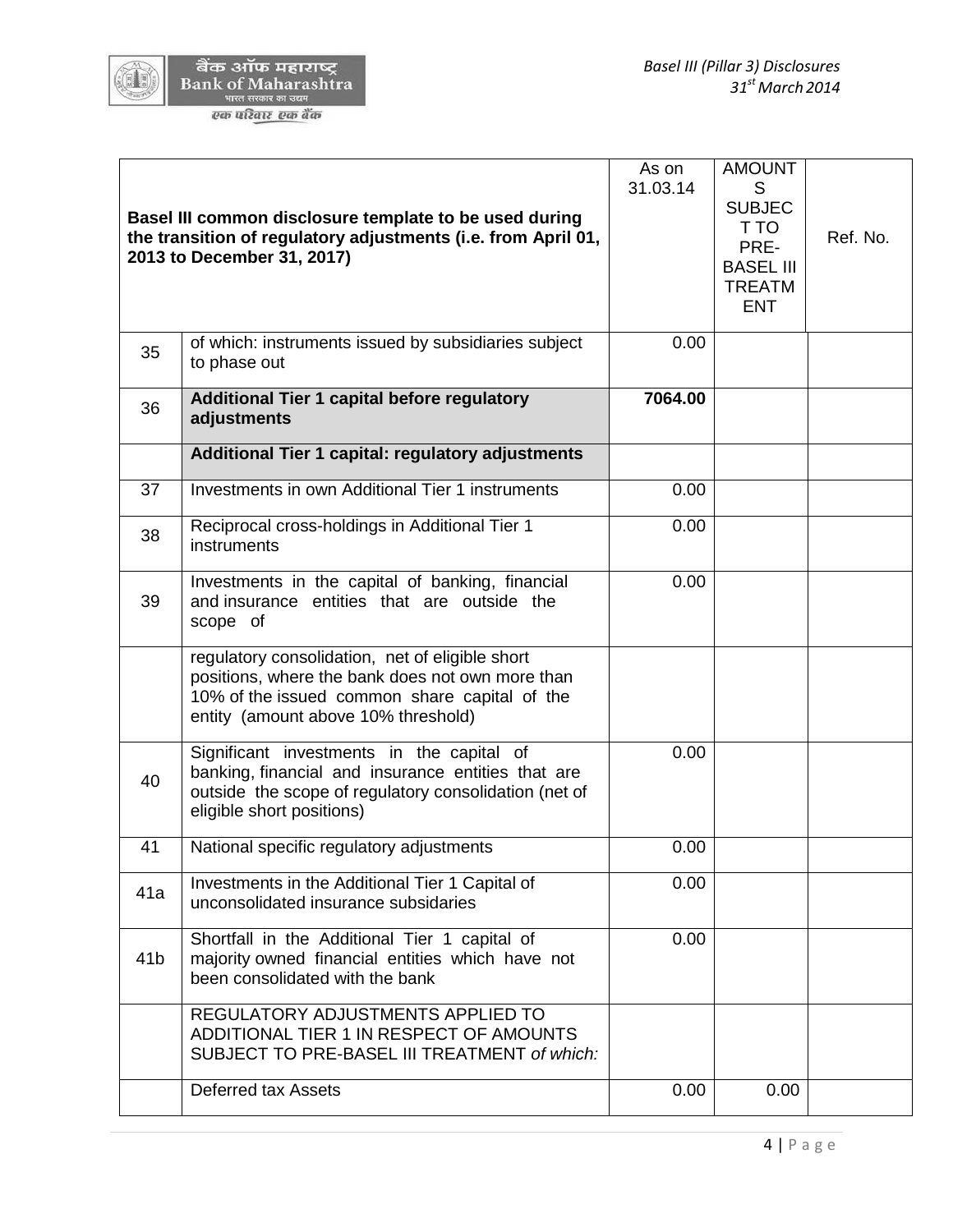|                     | बैक ऑफ महाराष्ट्र          |
|---------------------|----------------------------|
|                     | <b>Bank of Maharashtra</b> |
| भारत सरकार का उद्यम |                            |

एक परि<u>वार एक बैं</u>क

|     | Basel III common disclosure template to be used during<br>the transition of regulatory adjustments (i.e. from April 01,<br>2013 to December 31, 2017)                     | As on<br>31.03.14 | <b>AMOUNT</b><br>S<br><b>SUBJEC</b><br>T TO<br>PRE-<br><b>BASEL III</b><br><b>TREATM</b><br><b>ENT</b> | Ref. No. |
|-----|---------------------------------------------------------------------------------------------------------------------------------------------------------------------------|-------------------|--------------------------------------------------------------------------------------------------------|----------|
|     | Intangible Assets                                                                                                                                                         | 73.98             | 123.30                                                                                                 |          |
|     | Unamortised portion of Pension and Gratuity                                                                                                                               | 614.85            | 1024.75                                                                                                |          |
|     | <b>Unamortised Depreciation</b>                                                                                                                                           | 0.00              | 0.00                                                                                                   |          |
|     | <b>Reciprocal Adjustments</b>                                                                                                                                             | 6.71              | 11.19                                                                                                  |          |
| 42  | Regulatory adjustments applied to Additional Tier 1<br>due to insufficient Tier 2 to cover deductions                                                                     | 0.00              | 0.00                                                                                                   |          |
| 43  | Total regulatory adjustments to Additional Tier 1<br>capital                                                                                                              | 695.54            | 1159.24                                                                                                |          |
| 44  | <b>Additional Tier 1 capital (AT1)</b>                                                                                                                                    | 6368.46           |                                                                                                        |          |
| 44a | Additional Tier 1 capital reckoned for capital<br>adequacy                                                                                                                | 6368.46           |                                                                                                        |          |
| 45  | Tier 1 capital (T1 = CET1 + AT1) (row 29 + row 44a)                                                                                                                       | 62775.41          |                                                                                                        |          |
|     | Tier 2 capital: instruments and provisions                                                                                                                                |                   |                                                                                                        |          |
| 46  | Directly issued qualifying Tier 2 instruments plus<br>related stock surplus                                                                                               | 0.00              |                                                                                                        |          |
| 47  | Directly issued capital instruments subject to phase<br>out from Tier 2                                                                                                   | 21205.00          |                                                                                                        | D4(b)    |
| 48  | Tier 2 instruments (and CET1 and AT1 instruments<br>not included in rows 5 or 34) issued by subsidiaries<br>and held by third parties (amount allowed in group<br>Tier 2) | 0.00              |                                                                                                        |          |
| 49  | of which: instruments issued by subsidiaries subject<br>to phase out                                                                                                      | 0.00              |                                                                                                        |          |
| 50  | Provisions & Other Reserves                                                                                                                                               | 10791.86          |                                                                                                        |          |
| 51  | Tier 2 capital before regulatory adjustments                                                                                                                              | 31996.86          |                                                                                                        |          |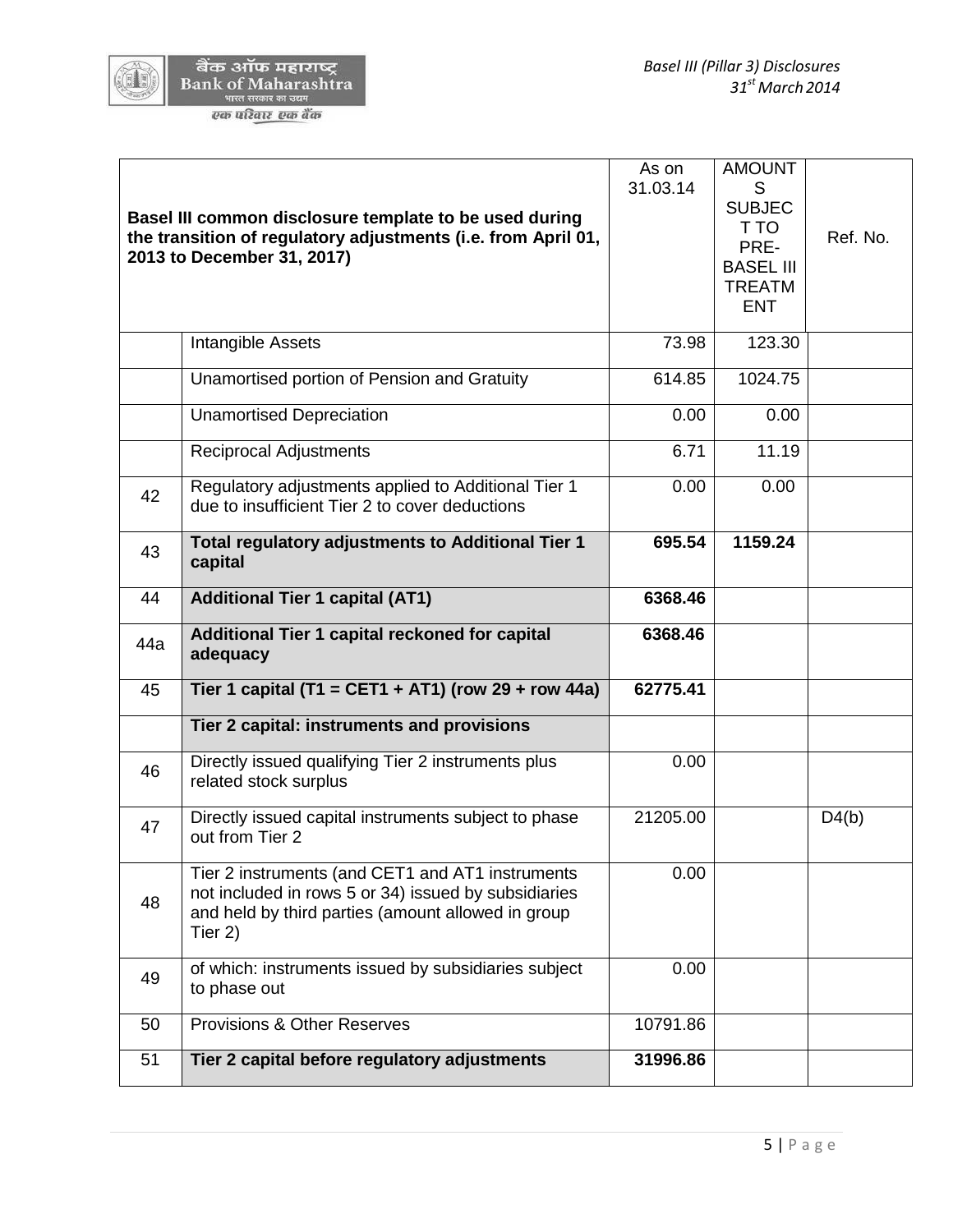| बैंक ऑफ महाराष्ट्र         |  |
|----------------------------|--|
| <b>Bank of Maharashtra</b> |  |
| भारत सरकार का उद्यम        |  |
|                            |  |

एक परिवार एक बैंक

|                 | Basel III common disclosure template to be used during<br>the transition of regulatory adjustments (i.e. from April 01,<br>2013 to December 31, 2017)                                                                                                                                                       | As on<br>31.03.14 | <b>AMOUNT</b><br>S<br><b>SUBJEC</b><br>T TO<br>PRE-<br><b>BASEL III</b><br><b>TREATM</b><br><b>ENT</b> | Ref. No. |
|-----------------|-------------------------------------------------------------------------------------------------------------------------------------------------------------------------------------------------------------------------------------------------------------------------------------------------------------|-------------------|--------------------------------------------------------------------------------------------------------|----------|
|                 | Tier 2 capital: regulatory adjustments                                                                                                                                                                                                                                                                      |                   |                                                                                                        |          |
| 52              | Investments in own Tier 2 instruments                                                                                                                                                                                                                                                                       | 0.00              |                                                                                                        |          |
| 53              | Reciprocal cross-holdings in Tier 2 instruments                                                                                                                                                                                                                                                             | 306.87            |                                                                                                        |          |
| 54              | Investments in the capital of banking, financial and<br>insurance entities that are outside the scope<br>of regulatory consolidation, net of eligible short<br>positions, where the bank does not own more than<br>10% of the issued common share capital of the<br>entity (amount above the 10% threshold) | 0.00              |                                                                                                        |          |
| 55              | Significant investments in the capital banking,<br>financial and insurance entities that are outside the<br>scope of regulatory consolidation (net of eligible<br>short positions)                                                                                                                          | 0.00              |                                                                                                        |          |
| 56              | National specific regulatory adjustments (56a+56b)                                                                                                                                                                                                                                                          | 0.00              |                                                                                                        |          |
| 56a             | Of which: Shortfall in the Tier 2 capital of majority<br>owned financial entities which have not been<br>consolidated with the bank                                                                                                                                                                         | 0.00              |                                                                                                        |          |
| 56b             | Of which: REGULATORY ADJUSTMENTS APPLIED<br>TO TIER 2 IN RESPECT OF AMOUNTS SUBJECT<br>TO PRE- BASEL III TREATMENT                                                                                                                                                                                          | 0.00              |                                                                                                        |          |
| 57              | Total regulatory adjustments to Tier 2 capital                                                                                                                                                                                                                                                              | 306.87            |                                                                                                        |          |
| 58              | Tier 2 capital (T2)                                                                                                                                                                                                                                                                                         | 31689.99          |                                                                                                        |          |
| 58a             | Tier 2 capital reckoned for capital adequacy                                                                                                                                                                                                                                                                | 28268.69          |                                                                                                        |          |
| 58 <sub>b</sub> | <b>Excess Additional Tier 1 capital reckoned as Tier</b><br>2 capital                                                                                                                                                                                                                                       | 0.00              |                                                                                                        |          |
| 58c             | Total Tier 2 capital admissible for capital<br>adequacy (row 58a + row 58b)                                                                                                                                                                                                                                 | 28268.69          |                                                                                                        |          |
| 59              | Total capital (TC = T1 + T2) (row $45+row 58c$ )                                                                                                                                                                                                                                                            | 91044.10          |                                                                                                        |          |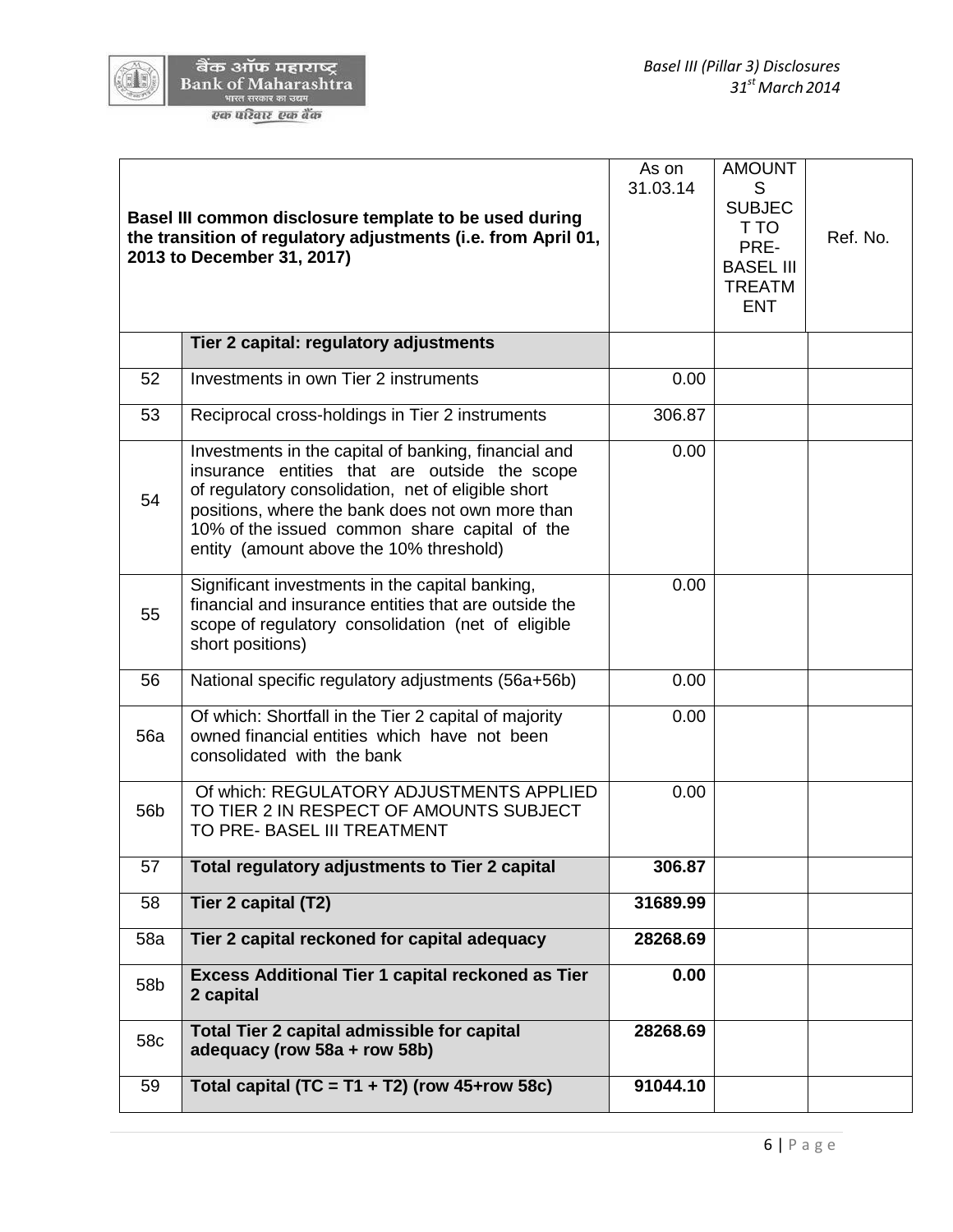|                 | Basel III common disclosure template to be used during<br>the transition of regulatory adjustments (i.e. from April 01,<br>2013 to December 31, 2017)                                            | As on<br>31.03.14 | <b>AMOUNT</b><br>S<br><b>SUBJEC</b><br>T TO<br>PRE-<br><b>BASEL III</b><br><b>TREATM</b><br><b>ENT</b> | Ref. No. |
|-----------------|--------------------------------------------------------------------------------------------------------------------------------------------------------------------------------------------------|-------------------|--------------------------------------------------------------------------------------------------------|----------|
|                 | RISK W EIGHTED ASSETS IN RESPECT OF<br>AMOUNTS SUBJECT TO PRE-BASEL III<br><b>TREATMENT</b>                                                                                                      |                   |                                                                                                        |          |
| 60              | Total risk weighted assets (row 60a +row 60b<br>$+row$ 60 $c)$                                                                                                                                   | 843841.49         |                                                                                                        |          |
| 60a             | of which: total credit risk weighted assets                                                                                                                                                      | 760153.27         |                                                                                                        |          |
| 60 <sub>b</sub> | of which: total market risk weighted assets                                                                                                                                                      | 23891.24          |                                                                                                        |          |
| 60c             | of which: total operational risk weighted assets                                                                                                                                                 | 59796.97          |                                                                                                        |          |
|                 | <b>Capital ratios</b>                                                                                                                                                                            |                   |                                                                                                        |          |
| 61              | Common Equity Tier 1 (as a percentage of risk<br>weighted assets)                                                                                                                                | 6.69%             |                                                                                                        |          |
| 62              | Tier 1 (as a percentage of risk weighted assets)                                                                                                                                                 | 7.44%             |                                                                                                        |          |
| 63              | Total capital (as a percentage of risk weighted assets)                                                                                                                                          | 10.79%            |                                                                                                        |          |
| 64              | Institution specific buffer requirement (minimum<br>CET1 requirement plus capital conservation and<br>countercyclical buffer requirements, expressed as a<br>percentage of risk weighted assets) | 5.00%             |                                                                                                        |          |
| 65              | of which: capital conservation buffer requirement                                                                                                                                                | 0.00%             |                                                                                                        |          |
| 66              | of which: bank specific countercyclical buffer<br>requirement                                                                                                                                    | 0.00%             |                                                                                                        |          |
| 67              | of which: G-SIB buffer requirement                                                                                                                                                               | 0.00%             |                                                                                                        |          |
| 68              | Common Equity Tier 1 available to meet buffers (as a<br>percentage of risk weighted assets)                                                                                                      | 6.69%             |                                                                                                        |          |
|                 | <b>National minima (if different from Basel III)</b>                                                                                                                                             |                   |                                                                                                        |          |
| 69              | National Common Equity Tier 1 minimum ratio (if<br>different from Basel III minimum)                                                                                                             | 5.00%             |                                                                                                        |          |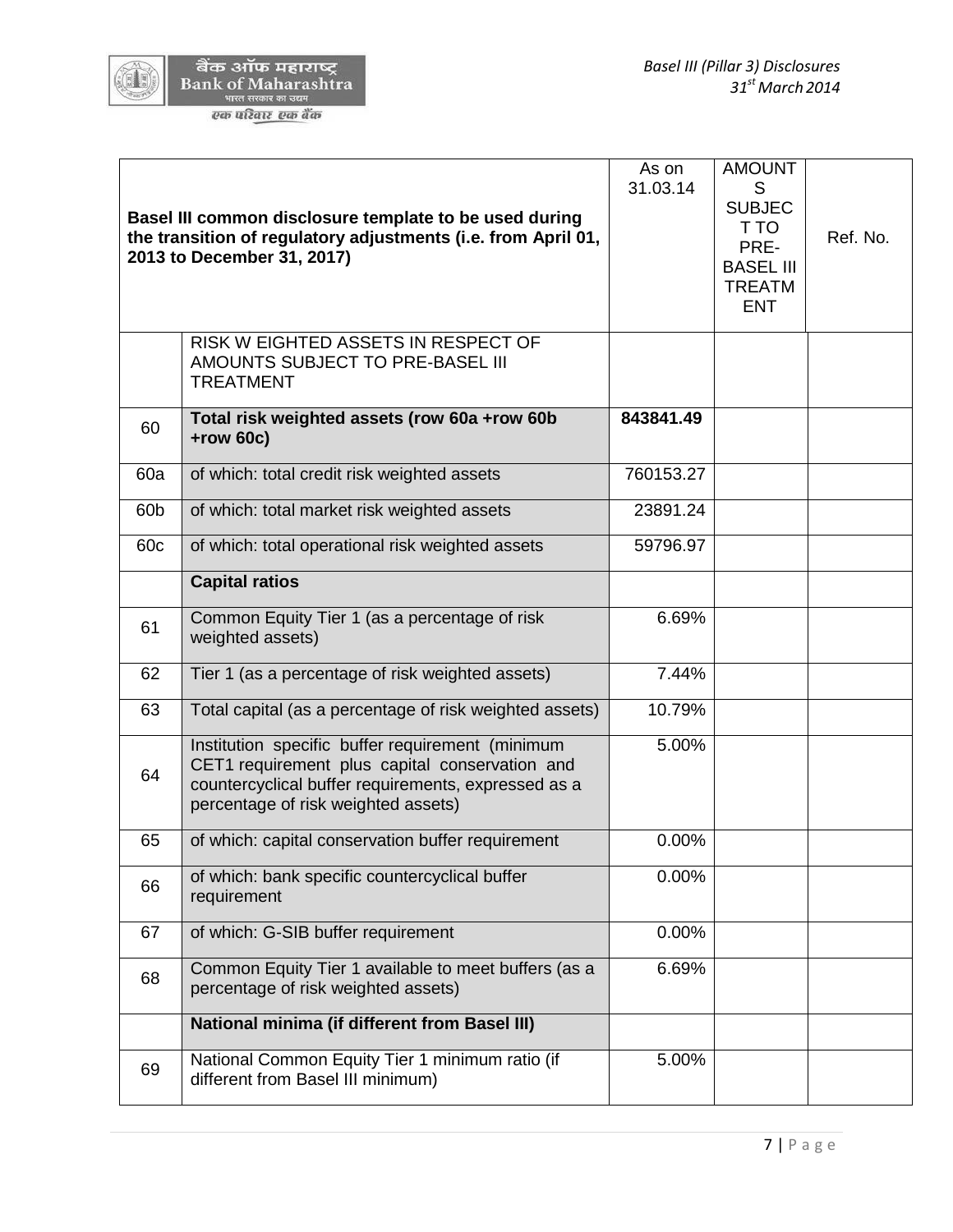

|    | Basel III common disclosure template to be used during<br>the transition of regulatory adjustments (i.e. from April 01,<br>2013 to December 31, 2017) | As on<br>31.03.14 | <b>AMOUNT</b><br>S<br><b>SUBJEC</b><br>T TO<br>PRE-<br><b>BASEL III</b><br><b>TREATM</b><br><b>ENT</b> | Ref. No. |
|----|-------------------------------------------------------------------------------------------------------------------------------------------------------|-------------------|--------------------------------------------------------------------------------------------------------|----------|
| 70 | National Tier 1 minimum ratio (if different from Basel<br>III minimum)                                                                                | 6.50%             |                                                                                                        |          |
| 71 | National total capital minimum ratio (if different from<br>Basel III minimum)                                                                         | 9.00%             |                                                                                                        |          |
|    | Amounts below the thresholds for deduction<br>(before risk weighting)                                                                                 |                   |                                                                                                        |          |
| 72 | Non-significant investments in the capital of other<br>financials                                                                                     | 0.00              |                                                                                                        |          |
| 73 | Significant investments in the common stock of<br>financials                                                                                          | 0.00              |                                                                                                        |          |
| 74 | Mortgage servicing rights (net of related tax liability)                                                                                              | 0.00              |                                                                                                        |          |
| 75 | Deferred tax assets arising from temporary<br>differences (net of related tax liability)                                                              | 0.00              |                                                                                                        |          |
|    | Applicable caps on the inclusion of provisions in<br>Tier <sub>2</sub>                                                                                |                   |                                                                                                        |          |
| 76 | Provisions eligible for inclusion in Tier 2 in respect of<br>exposures subject to standardised approach (prior to<br>application of cap)              | 5721.75           |                                                                                                        |          |
| 77 | Cap on inclusion of provisions in Tier 2 under<br>standardised approach                                                                               | 9501.92           |                                                                                                        |          |
| 78 | Provisions eligible for inclusion in Tier 2 in respect of<br>exposures subject to internal ratings-based approach<br>(prior to application of cap)    | N.A.              |                                                                                                        |          |
| 79 | Cap for inclusion of provisions in Tier 2 under internal<br>ratings-based approach                                                                    | N.A.              |                                                                                                        |          |
|    | Capital instruments subject to phase-out<br>arrangements (only applicable between April 1,<br>2018 and March 31, 2022)                                |                   |                                                                                                        |          |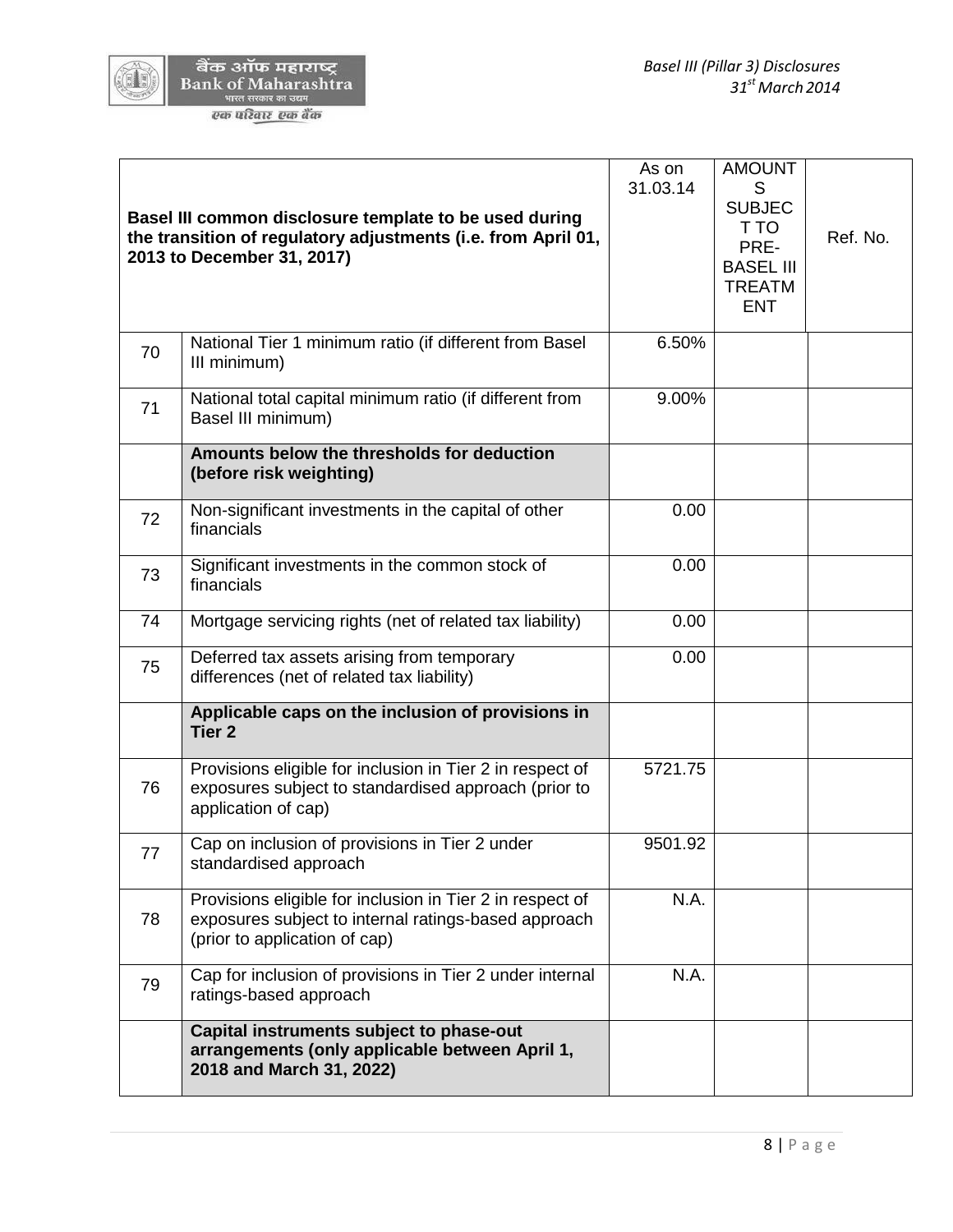Г

|    | Basel III common disclosure template to be used during<br>the transition of regulatory adjustments (i.e. from April 01,<br>2013 to December 31, 2017) | As on<br>31.03.14 | <b>AMOUNT</b><br>S<br><b>SUBJEC</b><br>T TO<br>PRE-<br><b>BASEL III</b><br><b>TREATM</b><br><b>ENT</b> | Ref. No. |
|----|-------------------------------------------------------------------------------------------------------------------------------------------------------|-------------------|--------------------------------------------------------------------------------------------------------|----------|
| 80 | Current cap on CET1 instruments subject to phase<br>out arrangements                                                                                  | N.A.              |                                                                                                        |          |
| 81 | Amount excluded from CET1 due to cap (excess over<br>cap after redemptions and maturities)                                                            | N.A.              |                                                                                                        |          |
| 82 | Current cap on AT1 instruments subject to phase out<br>arrangements                                                                                   | 12657.62          |                                                                                                        |          |
| 83 | Amount excluded from AT1 due to cap (excess over<br>cap after redemptions and maturities)                                                             | 0.00              |                                                                                                        |          |
| 84 | Current cap on T2 instruments subject to phase out<br>arrangements                                                                                    | 28268.69          |                                                                                                        |          |
| 85 | Amount excluded from T2 due to cap (excess over<br>cap after redemptions and maturities)                                                              | 3421.30           |                                                                                                        |          |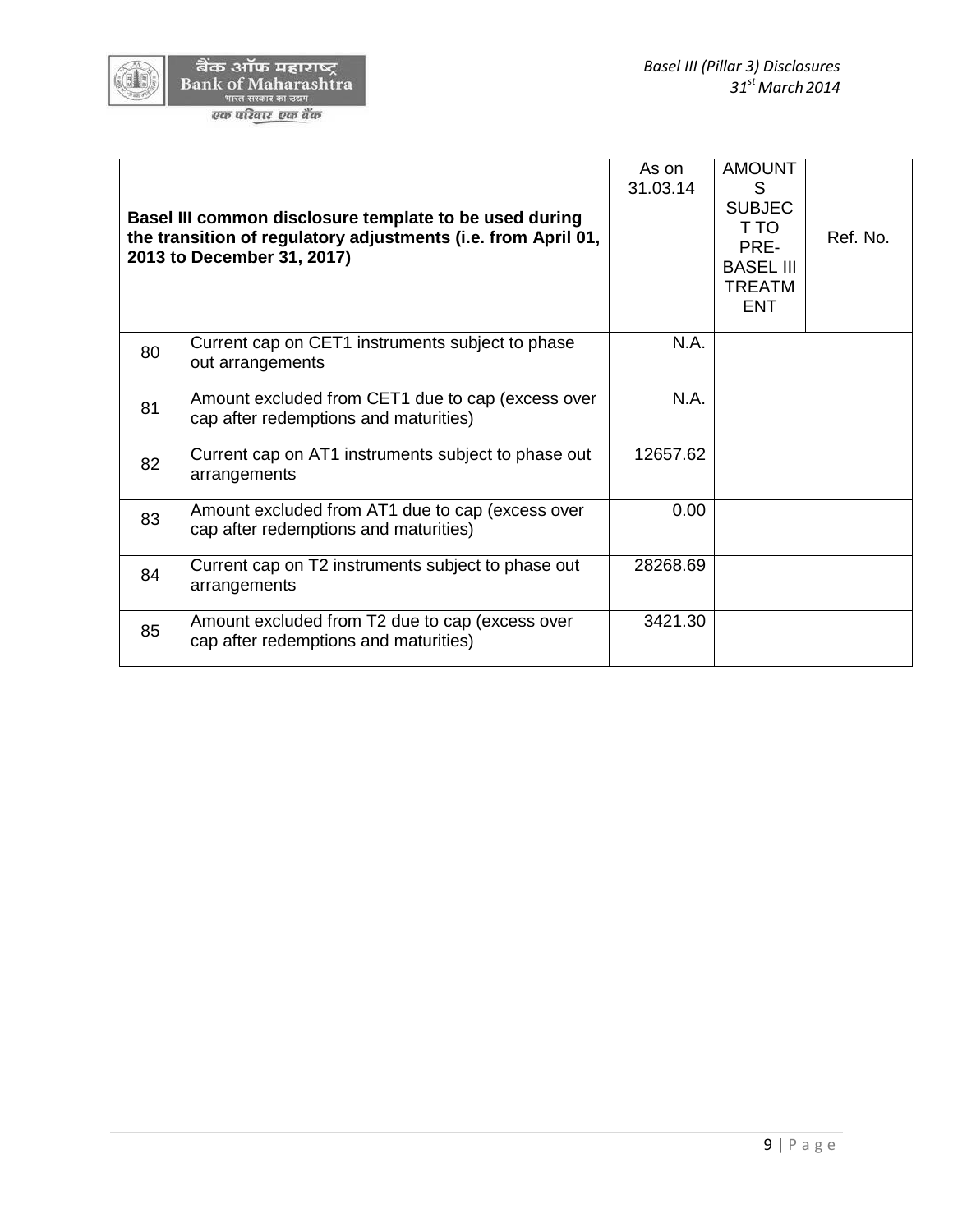

## **Notes to Template**

| Row No.         | <b>Particulars</b>                                                                |                |
|-----------------|-----------------------------------------------------------------------------------|----------------|
| оf              |                                                                                   | <b>Million</b> |
| <b>Template</b> |                                                                                   |                |
| 10 <sup>1</sup> | Deferred tax assets associated with accumulated losses                            | 0.00           |
|                 | Deferred tax assets (excluding those associated with accumulated losses)          | 0.00           |
|                 | net of Deferred tax liability                                                     |                |
|                 | Total as indicated in row 10                                                      | 0.00           |
| 19              | If investments in insurance subsidiaries are not deducted fully from capital and  | 0.00           |
|                 | instead considered under 10% threshold for deduction, the resultant increase      |                |
|                 | in the capital of bank                                                            |                |
|                 | of which: Increase in Common Equity Tier 1 capital                                | 0.00           |
|                 | of which: Increase in Additional Tier 1 capital                                   | 0.00           |
|                 | of which: Increase in Tier 2 capital                                              | 0.00           |
| 26 <sub>b</sub> | If Investments in the Equity Capital of unconsolidated non-financial subsidiaries |                |
|                 | are not deducted and hence, risk weighted then,                                   |                |
|                 | Increase in Common Equity Tier 1 Capital                                          | 0.00           |
|                 | Increase in Risk Weighted Assets<br>ii)                                           | 1835.52        |
| 44a             | Excess Additional Tier 1 Capital not reckoned for capital adequacy (difference    | 0.00           |
|                 | between AT1 as reported in row 44 and admissible AT1 as reported in 44a           |                |
|                 | of which: Excess AT1 which is considered as Tier 2 capital under row 58b          | 0.00           |
| 58a             | Excess T2 not reckoned for capital adequacy (difference between T2 as             | 3421.30        |
|                 | reported in row 58 and T2 as reported in 58a                                      |                |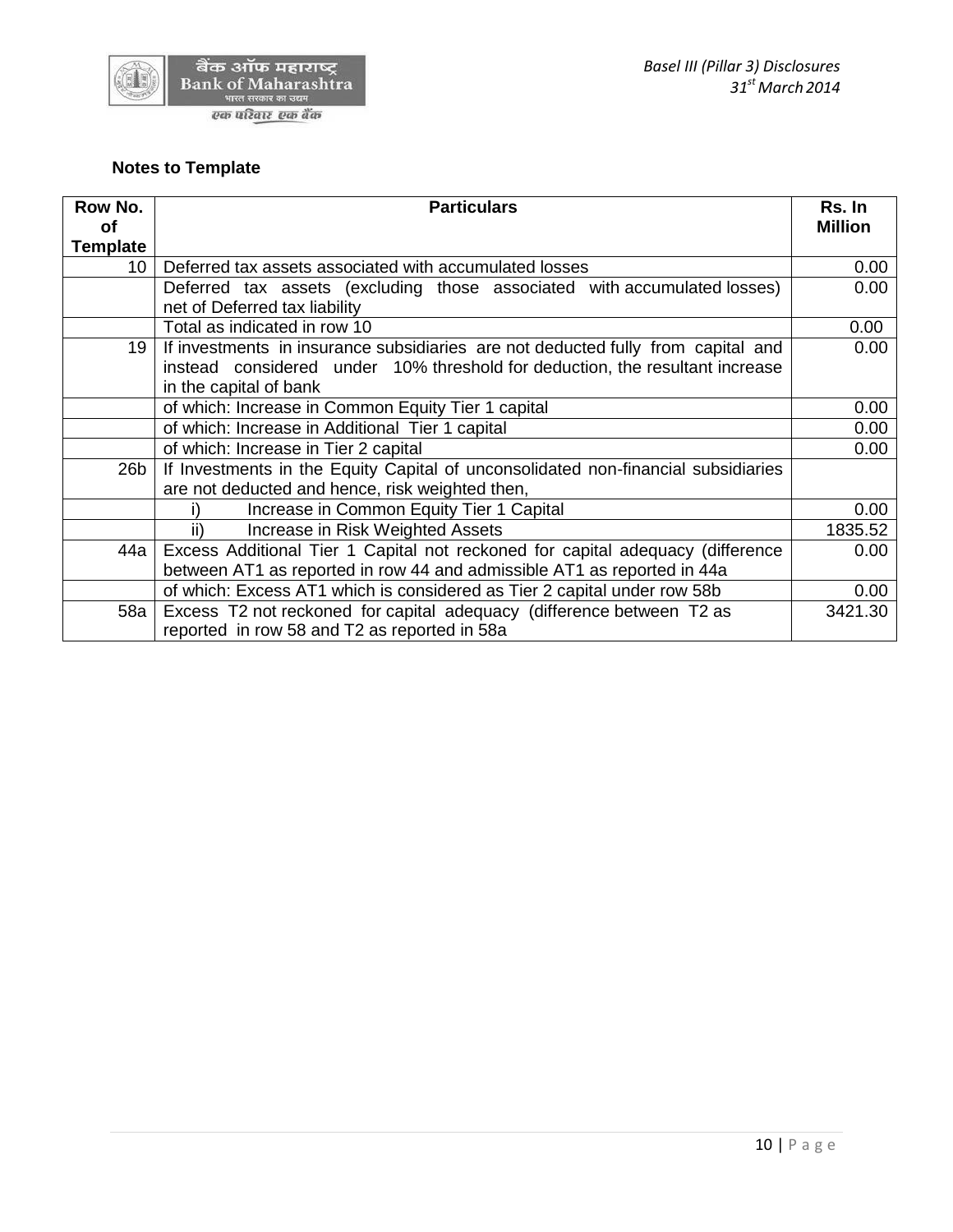

| Sten |
|------|
|------|

**B Assets**

|              |                                                         |                                                                           | (Rs. In Million)                                     |
|--------------|---------------------------------------------------------|---------------------------------------------------------------------------|------------------------------------------------------|
|              |                                                         | <b>Balance sheet as</b><br>in published<br>financial<br><b>statements</b> | <b>Under regulatory</b><br>scope of<br>consolidation |
|              |                                                         | As on 31.03.14                                                            | As on 31.03.14                                       |
| $\mathsf{A}$ | <b>Capital &amp; Liabilities</b>                        |                                                                           |                                                      |
|              | Paid-up Capital                                         | 14270.96                                                                  |                                                      |
| i.           | Reserves & Surplus                                      | 59410.46                                                                  |                                                      |
|              | <b>Minority Interest</b>                                | 0.00                                                                      |                                                      |
|              | <b>Total Capital</b>                                    | 73681.42                                                                  |                                                      |
| ii           | Deposits Of which:                                      | 1168030.89                                                                |                                                      |
|              | Deposits from banks                                     | 6196.14                                                                   |                                                      |
|              | <b>Customer deposits</b>                                | 1161834.75                                                                |                                                      |
|              | Other deposits                                          | 0.00                                                                      |                                                      |
|              | Borrowings Of which:                                    | 83264.73                                                                  |                                                      |
|              | From RBI                                                | 26640.00                                                                  |                                                      |
|              | <b>From Banks</b>                                       | 0.00                                                                      |                                                      |
| iii.         | From other institutions &                               | 25624.74                                                                  |                                                      |
|              | agencies                                                |                                                                           |                                                      |
|              | Borrowings in the form of                               | 31000.00                                                                  |                                                      |
|              | bonds & debentures capital                              |                                                                           |                                                      |
|              | instruments                                             |                                                                           |                                                      |
| iv           | <b>Other Liabilities and Provision</b>                  | 38223.47                                                                  |                                                      |
|              | <b>Total Capital &amp; Liabilities</b>                  | 1363200.52                                                                |                                                      |
|              |                                                         |                                                                           |                                                      |
| B            | <b>Assets</b>                                           |                                                                           |                                                      |
| $\mathbf{i}$ | Cash and Bank Balance with                              | 59913.87                                                                  |                                                      |
|              | Reserve Bank of India                                   |                                                                           |                                                      |
|              | Balance with banks and                                  | 1109.10                                                                   |                                                      |
| ΪÏ           | money at call and short notice<br>Investments of which: | 372495.84                                                                 |                                                      |
|              | of which: Government                                    | 304138.44                                                                 |                                                      |
|              | securities                                              |                                                                           |                                                      |
|              | of which:<br>Other<br>approved                          | 0.00                                                                      |                                                      |
|              | securities                                              |                                                                           |                                                      |
|              | of which: Shares                                        | 1792.70                                                                   |                                                      |
|              | of which: Debentures & Bonds                            | 15721.13                                                                  |                                                      |
|              | of which: Subsidiaries / Joint                          | 734.21                                                                    |                                                      |
|              | Ventures / Associates                                   |                                                                           |                                                      |
|              | of which: Others (Commercial                            | 50109.36                                                                  |                                                      |
|              | Papers, Mutual Funds etc.)                              |                                                                           |                                                      |
| iii          | Loans and Advances of which:                            | 889203.99                                                                 |                                                      |
|              | Loans and Advances to banks                             | 2163.67                                                                   |                                                      |
|              |                                                         |                                                                           |                                                      |

Loan and Advances to 887040.32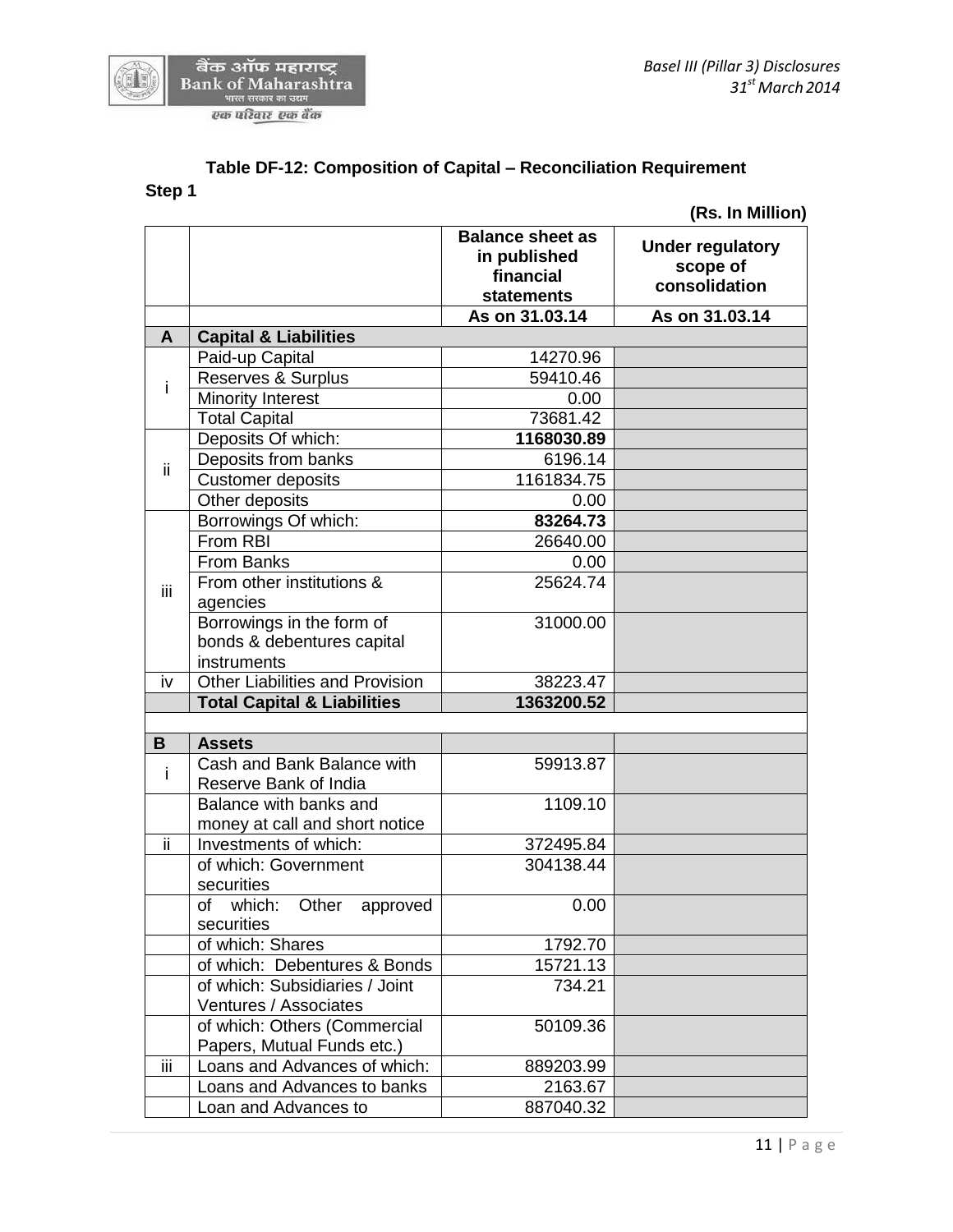

|           |                                | <b>Balance sheet as</b><br>in published<br>financial<br>statements | <b>Under regulatory</b><br>scope of<br>consolidation |
|-----------|--------------------------------|--------------------------------------------------------------------|------------------------------------------------------|
|           |                                | As on 31.03.14                                                     | As on 31.03.14                                       |
|           | <b>Customers</b>               |                                                                    |                                                      |
| <b>iv</b> | <b>Fixed Assets</b>            | 14460.08                                                           |                                                      |
| v         | Other Assets of which:         | 26017.64                                                           |                                                      |
|           | Goodwill and Intangible Assets | 123.30                                                             |                                                      |
|           | <b>Deferred Tax Assets</b>     | 0.00                                                               |                                                      |
| VÌ        | Goodwill on Consolidation      | 0.00                                                               |                                                      |
| vii       | Debit Balance in Profit and    | 0.00                                                               |                                                      |
|           | Loss Account                   |                                                                    |                                                      |
|           | <b>Total Assets</b>            | 1363200.52                                                         |                                                      |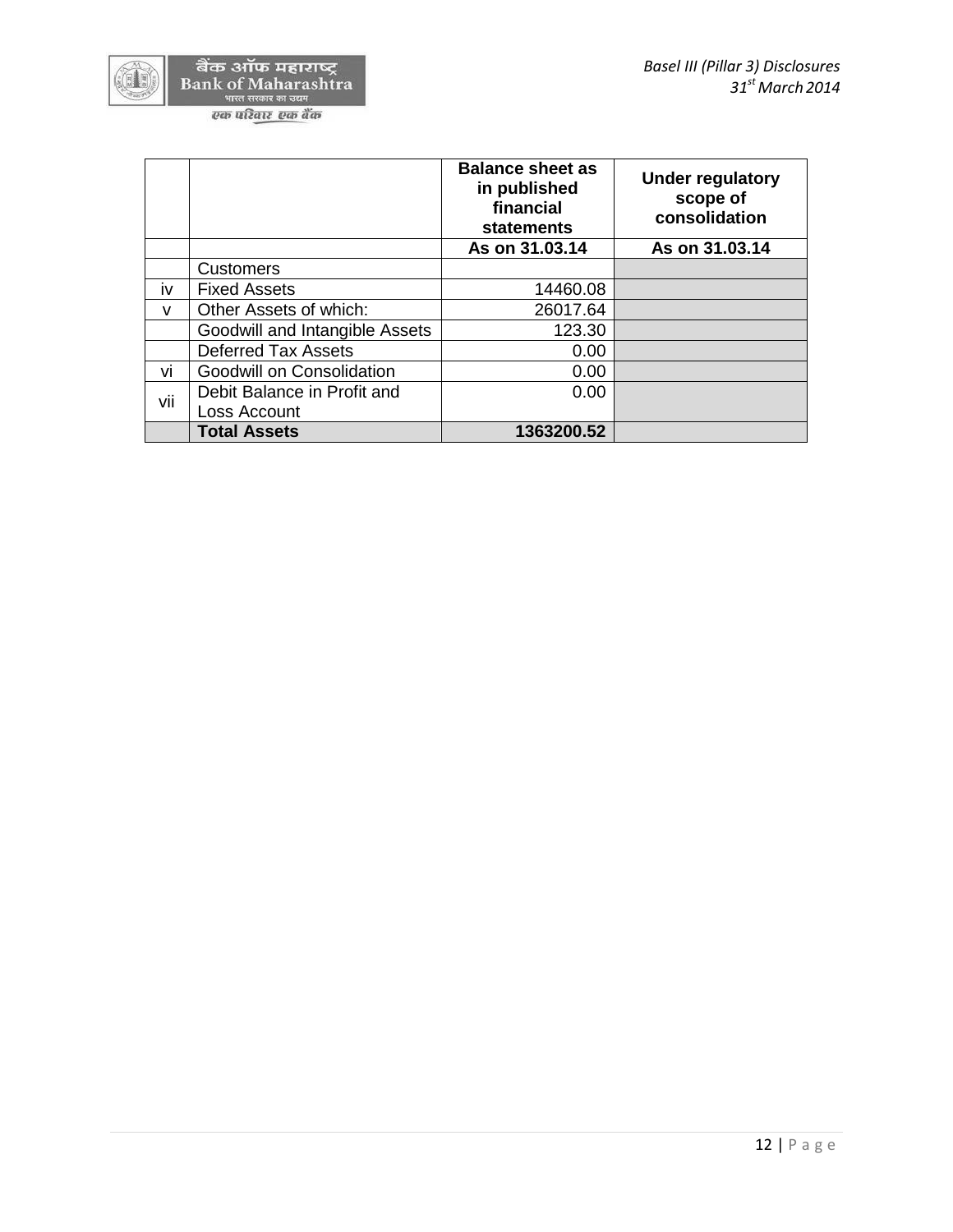

## **Step 2**

| as in published<br>consolidation<br>financial<br><b>statements</b><br>As on 31.03.14<br>As on 31.03.14<br><b>Capital &amp; Liabilities</b><br>A<br>Paid-up Capital of which<br>14270.96<br>A<br>Amount eligible for CET 1<br>A <sub>1</sub><br>8390.96<br>Amount eligible for AT1<br>A <sub>2</sub><br>4704.00<br>Reserves & Surplus of<br>B<br>59410.46<br>which:<br><b>Equity Share Premium</b><br><b>B1</b><br>18845.20<br><b>Statutory Reserve</b><br><b>B2</b><br>11146.49<br>Capital Reserve<br>B <sub>3</sub><br>1526.70<br>Revenue Reserve and<br><b>B4</b><br>13479.88<br><b>Other Reserves</b><br>i<br><b>B5</b><br>3180.00<br><b>Special Reserve</b><br><b>Revaluation Reserve of</b><br><b>B6</b><br>10655.76 |    |        | Ref. No. | <b>Balance sheet</b> | <b>Under regulatory</b> |
|---------------------------------------------------------------------------------------------------------------------------------------------------------------------------------------------------------------------------------------------------------------------------------------------------------------------------------------------------------------------------------------------------------------------------------------------------------------------------------------------------------------------------------------------------------------------------------------------------------------------------------------------------------------------------------------------------------------------------|----|--------|----------|----------------------|-------------------------|
|                                                                                                                                                                                                                                                                                                                                                                                                                                                                                                                                                                                                                                                                                                                           |    |        |          |                      | scope of                |
|                                                                                                                                                                                                                                                                                                                                                                                                                                                                                                                                                                                                                                                                                                                           |    |        |          |                      |                         |
|                                                                                                                                                                                                                                                                                                                                                                                                                                                                                                                                                                                                                                                                                                                           |    |        |          |                      |                         |
|                                                                                                                                                                                                                                                                                                                                                                                                                                                                                                                                                                                                                                                                                                                           |    |        |          |                      |                         |
|                                                                                                                                                                                                                                                                                                                                                                                                                                                                                                                                                                                                                                                                                                                           |    |        |          |                      |                         |
|                                                                                                                                                                                                                                                                                                                                                                                                                                                                                                                                                                                                                                                                                                                           |    |        |          |                      |                         |
|                                                                                                                                                                                                                                                                                                                                                                                                                                                                                                                                                                                                                                                                                                                           |    |        |          |                      |                         |
|                                                                                                                                                                                                                                                                                                                                                                                                                                                                                                                                                                                                                                                                                                                           |    |        |          |                      |                         |
|                                                                                                                                                                                                                                                                                                                                                                                                                                                                                                                                                                                                                                                                                                                           |    |        |          |                      |                         |
|                                                                                                                                                                                                                                                                                                                                                                                                                                                                                                                                                                                                                                                                                                                           |    |        |          |                      |                         |
|                                                                                                                                                                                                                                                                                                                                                                                                                                                                                                                                                                                                                                                                                                                           |    |        |          |                      |                         |
|                                                                                                                                                                                                                                                                                                                                                                                                                                                                                                                                                                                                                                                                                                                           |    |        |          |                      |                         |
|                                                                                                                                                                                                                                                                                                                                                                                                                                                                                                                                                                                                                                                                                                                           |    |        |          |                      |                         |
|                                                                                                                                                                                                                                                                                                                                                                                                                                                                                                                                                                                                                                                                                                                           |    |        |          |                      |                         |
|                                                                                                                                                                                                                                                                                                                                                                                                                                                                                                                                                                                                                                                                                                                           |    |        |          |                      |                         |
|                                                                                                                                                                                                                                                                                                                                                                                                                                                                                                                                                                                                                                                                                                                           |    |        |          |                      |                         |
|                                                                                                                                                                                                                                                                                                                                                                                                                                                                                                                                                                                                                                                                                                                           |    | which: |          |                      |                         |
| Eligible for Tier 2<br>B6(a)<br>4795.09                                                                                                                                                                                                                                                                                                                                                                                                                                                                                                                                                                                                                                                                                   |    |        |          |                      |                         |
| <b>Investment Reserve</b><br><b>B7</b><br>275.00                                                                                                                                                                                                                                                                                                                                                                                                                                                                                                                                                                                                                                                                          |    |        |          |                      |                         |
| <b>Balance in Profit and Loss</b><br>B <sub>8</sub><br>301.42                                                                                                                                                                                                                                                                                                                                                                                                                                                                                                                                                                                                                                                             |    |        |          |                      |                         |
| Account of which                                                                                                                                                                                                                                                                                                                                                                                                                                                                                                                                                                                                                                                                                                          |    |        |          |                      |                         |
| <b>B9</b><br>Minority Interest<br>0.00                                                                                                                                                                                                                                                                                                                                                                                                                                                                                                                                                                                                                                                                                    |    |        |          |                      |                         |
| 73681.42<br><b>Total Capital</b><br>$A + B$                                                                                                                                                                                                                                                                                                                                                                                                                                                                                                                                                                                                                                                                               |    |        |          |                      |                         |
| <b>Deposits</b><br>C<br>1168030.89                                                                                                                                                                                                                                                                                                                                                                                                                                                                                                                                                                                                                                                                                        |    |        |          |                      |                         |
| Of which:                                                                                                                                                                                                                                                                                                                                                                                                                                                                                                                                                                                                                                                                                                                 |    |        |          |                      |                         |
| C <sub>1</sub><br>6196.14<br>ii.<br>Deposits from banks<br>$\overline{C2}$<br>1161834.75                                                                                                                                                                                                                                                                                                                                                                                                                                                                                                                                                                                                                                  |    |        |          |                      |                         |
| <b>Customer deposits</b>                                                                                                                                                                                                                                                                                                                                                                                                                                                                                                                                                                                                                                                                                                  |    |        |          |                      |                         |
| C <sub>3</sub><br>Other deposits<br>0.00<br>83264.73<br><b>Borrowings</b><br>D                                                                                                                                                                                                                                                                                                                                                                                                                                                                                                                                                                                                                                            |    |        |          |                      |                         |
| Of which:                                                                                                                                                                                                                                                                                                                                                                                                                                                                                                                                                                                                                                                                                                                 | Ϊİ |        |          |                      |                         |
| From RBI<br>D <sub>1</sub><br>26640.00                                                                                                                                                                                                                                                                                                                                                                                                                                                                                                                                                                                                                                                                                    |    |        |          |                      |                         |
| D <sub>2</sub><br>From banks<br>0.00                                                                                                                                                                                                                                                                                                                                                                                                                                                                                                                                                                                                                                                                                      |    |        |          |                      |                         |
| $\overline{D3}$<br>From other institutions &<br>25624.74                                                                                                                                                                                                                                                                                                                                                                                                                                                                                                                                                                                                                                                                  |    |        |          |                      |                         |
| agencies                                                                                                                                                                                                                                                                                                                                                                                                                                                                                                                                                                                                                                                                                                                  |    |        |          |                      |                         |
| Borrowings in the form of<br>D <sub>4</sub><br>31000.00                                                                                                                                                                                                                                                                                                                                                                                                                                                                                                                                                                                                                                                                   |    |        |          |                      |                         |
| bonds                                                                                                                                                                                                                                                                                                                                                                                                                                                                                                                                                                                                                                                                                                                     |    |        |          |                      |                         |
| & debentures capital                                                                                                                                                                                                                                                                                                                                                                                                                                                                                                                                                                                                                                                                                                      |    |        |          |                      |                         |
| instruments of which:                                                                                                                                                                                                                                                                                                                                                                                                                                                                                                                                                                                                                                                                                                     |    |        |          |                      |                         |
| Eligible for AT1<br>D4(a)<br>2360.00                                                                                                                                                                                                                                                                                                                                                                                                                                                                                                                                                                                                                                                                                      |    |        |          |                      |                         |
| D4(b)<br>Eligible for Tier 2<br>21205.00                                                                                                                                                                                                                                                                                                                                                                                                                                                                                                                                                                                                                                                                                  |    |        |          |                      |                         |
| <b>Other Liabilities and</b><br>E<br>38223.47<br>Provision of which                                                                                                                                                                                                                                                                                                                                                                                                                                                                                                                                                                                                                                                       |    |        |          |                      |                         |
| E1<br><b>DTLs related to Goodwill</b><br>0.00                                                                                                                                                                                                                                                                                                                                                                                                                                                                                                                                                                                                                                                                             |    |        |          |                      |                         |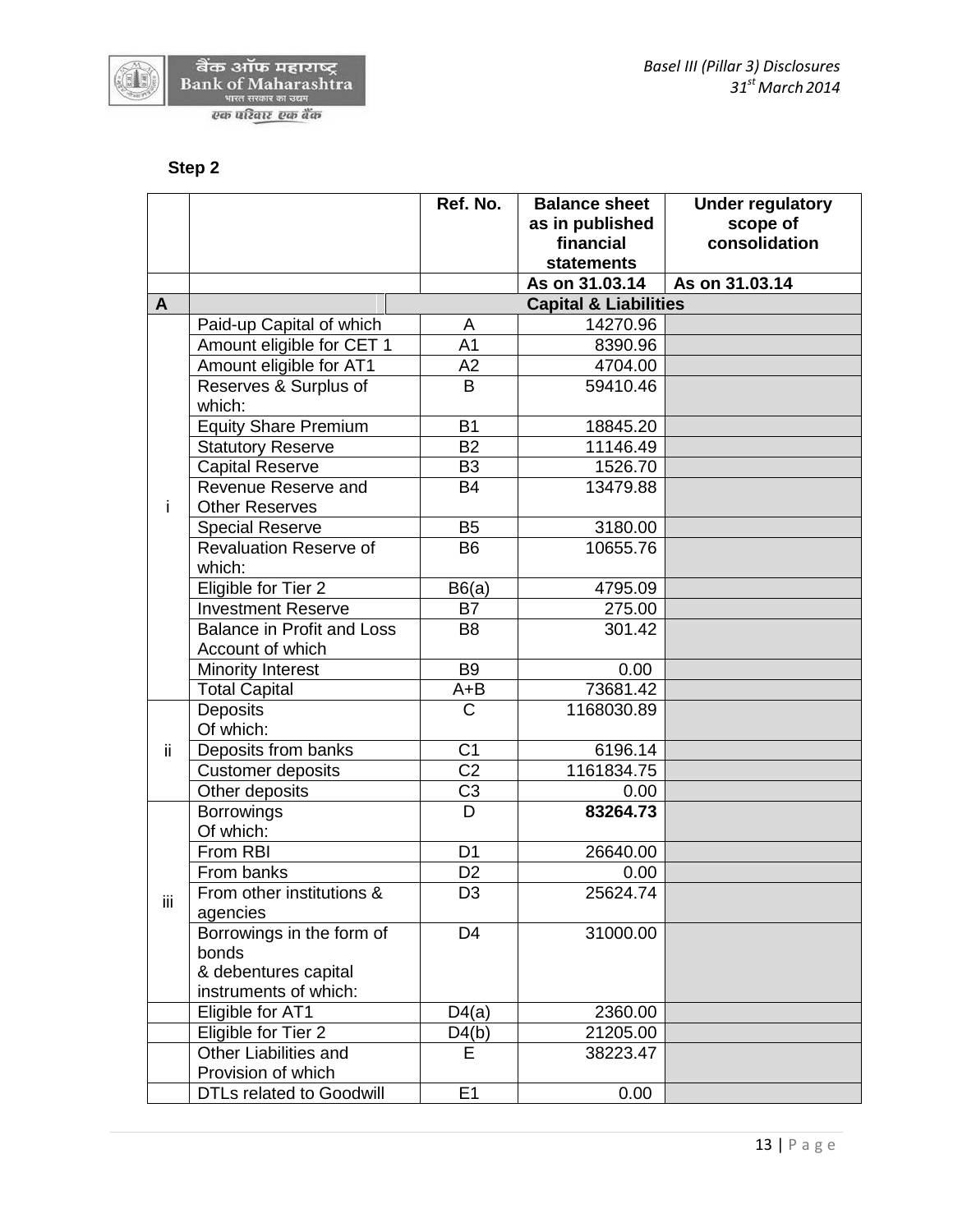┯

Г

|     |                                                             | Ref. No.       | <b>Balance sheet</b><br>as in published<br>financial<br><b>statements</b> | <b>Under regulatory</b><br>scope of<br>consolidation |
|-----|-------------------------------------------------------------|----------------|---------------------------------------------------------------------------|------------------------------------------------------|
|     |                                                             |                | As on 31.03.14                                                            | As on 31.03.14                                       |
|     | DTLs related to Intangible<br>Assets                        | E <sub>2</sub> | 859.65                                                                    |                                                      |
|     | <b>Total</b>                                                |                | 1363200.52                                                                |                                                      |
|     |                                                             |                |                                                                           |                                                      |
| В   | <b>Assets</b>                                               |                |                                                                           |                                                      |
| Ť   | Cash and Bank Balance<br>with Reserve Bank of India         | F              | 59913.87                                                                  |                                                      |
|     | Balance with banks and<br>money at call and short<br>notice | G              | 1109.10                                                                   |                                                      |
| ii. | Investments of which:                                       | H              | 372495.84                                                                 |                                                      |
|     | <b>Government Securities</b>                                | H1             | 304138.44                                                                 |                                                      |
|     | <b>Other Approved Securities</b>                            | H <sub>2</sub> | 0.00                                                                      |                                                      |
|     | <b>Shares</b>                                               | H <sub>3</sub> | 1792.70                                                                   |                                                      |
|     | Debentures and Bonds                                        | H4             | 15721.13                                                                  |                                                      |
|     | <b>Subsidiaries/Joint Ventures</b>                          | H <sub>5</sub> | 734.21                                                                    |                                                      |
|     | Others (Mutual Funds,<br>CoDs, RIDF, PTCs)                  | H <sub>6</sub> | 50109.36                                                                  |                                                      |
| iii | Loans and Advances of<br>which:                             | T              | 889203.99                                                                 |                                                      |
|     | Loans and Advances to<br>banks                              | $\vert$ 1      | 2163.67                                                                   |                                                      |
|     | Loan and Advances to<br><b>Customers</b>                    | 12             | 887040.32                                                                 |                                                      |
| iv  | <b>Fixed Assets</b>                                         | J              | 14460.08                                                                  |                                                      |
| v   | Other Assets of which:                                      | K              | 26017.64                                                                  |                                                      |
|     | Goodwill and Intangible<br>Assets out of which              | K1             | 123.30                                                                    |                                                      |
|     | Goodwill                                                    | K1(a)          | 0.00                                                                      |                                                      |
|     | Other Intangibles<br>(Excluding MSRs)                       | K1(b)          | 123.30                                                                    |                                                      |
|     | Deferred Tax Assets                                         | K1(c)          | 0.00                                                                      |                                                      |
| vi  | Goodwill on Consolidation                                   |                | 0.00                                                                      |                                                      |
| vii | Debit Balance in Profit and<br>Loss Account                 | M              | 0.00                                                                      |                                                      |
|     | <b>Total Assets</b>                                         |                | 1363200.52                                                                |                                                      |